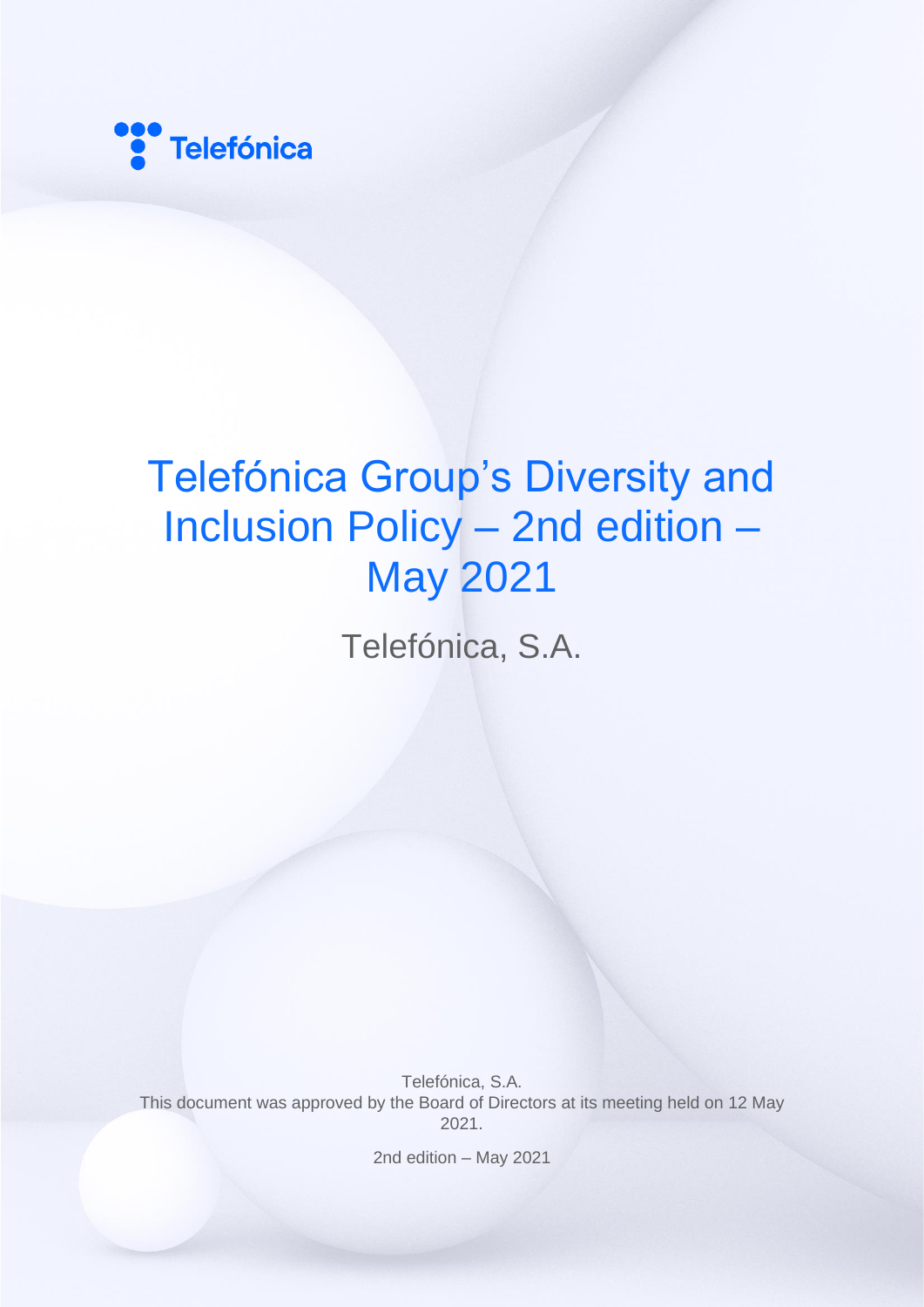### Index

| 1. |     |                                                                           |
|----|-----|---------------------------------------------------------------------------|
|    | 1.1 |                                                                           |
|    | 1.2 |                                                                           |
| 2. |     |                                                                           |
| 3. |     |                                                                           |
| 4. |     |                                                                           |
|    | 4.1 | Access to employment, professional classification and career development5 |
|    | 4.2 |                                                                           |
|    | 4.3 |                                                                           |
|    | 4.4 |                                                                           |
|    | 4.5 | Inclusive, non-sexist and non-discriminatory language and communication 6 |
|    | 4.6 |                                                                           |
|    | 4.7 |                                                                           |
|    | 4.8 |                                                                           |
| 5. |     |                                                                           |
| 6. |     |                                                                           |
| 7. |     |                                                                           |
| 8. |     |                                                                           |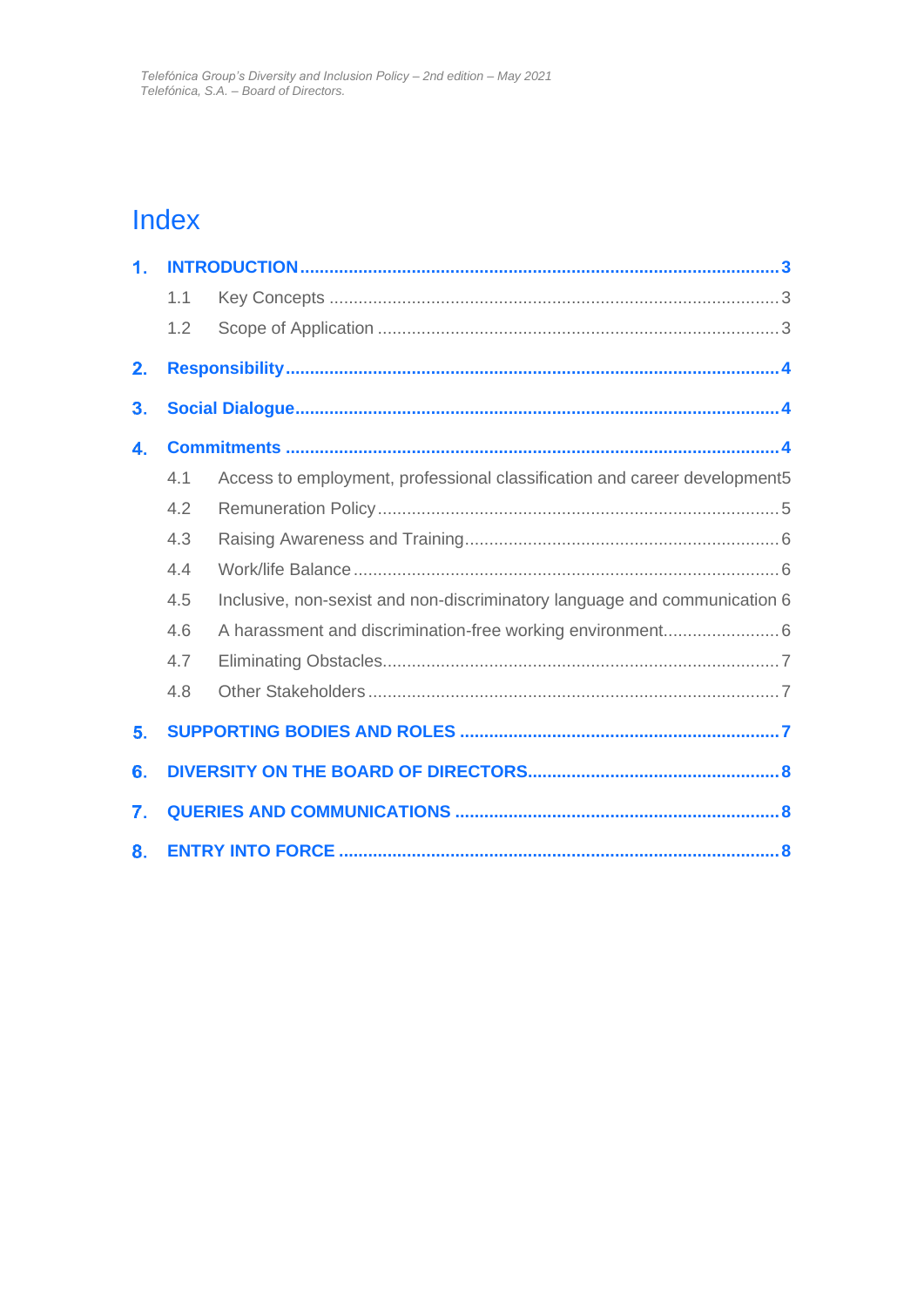# <span id="page-2-0"></span>1. INTRODUCTION

At Telefónica, we incorporate diversity management as a key element of our global strategy; we do so because we are convinced that encouraging diversity in our teams and promoting an inclusive leadership style, as well as responding to principles of social justice, offers major advantages for the business. It allows us to attract and retain the best talent, encourage innovation and bring us closer to a diverse and changing society.

Diversity and inclusion are therefore cross-cutting elements of our talent management processes in all the markets in which we operate, and we wish to reaffirm our commitment to this through a global policy which will be applicable to all the companies which form part of the group.

Through this Policy, which emanates from our Responsible Business Principles, we express our firm commitment to equal opportunities and non-discriminatory treatment of people in all areas of our Company. Additionally, we take a categorical stance against any conduct or practice related to prejudice motivated by, among others, nationality, ethnic origin, skin colour, marital status, family responsibility, religion, age, disability, social status, political opinion, serological and health status, gender, sex, sexual orientation, gender identity and expression.

As we are aware that each of the countries in which we operate has a distinct social context and different needs, we implement this Diversity and Inclusion Policy through specific plans and actions in each of our operations.

#### <span id="page-2-1"></span>**1.1 Key Concepts**

• **Diversity:** a concept referring to the variety of characteristics, ways of thinking, skills, capabilities and experiences of each employee, which form the basis of their work and their growth within the Company. In short, diversity takes into account what a person, as a unique and incomparable human being, can offer in each of their teams.

• **Inclusion:** a concept related to the effective integration and active participation of all employees, which considers the uniqueness of the characteristics, ways of thinking, skills, capabilities and experiences of each individual as an opportunity to make better decisions and create value for the business.

#### <span id="page-2-2"></span>**1.2 Scope of Application**

This policy has a global scope and its implementation is mandatory in all Telefónica Group companies. To that end, the Telefónica Group is understood as all companies in whose capital Telefónica S.A. holds, directly or indirectly, the majority of shares, interests, or voting rights, or whose corporate management body has been appointed or has the power to appoint the majority of its members, in such a way that it effectively controls the company.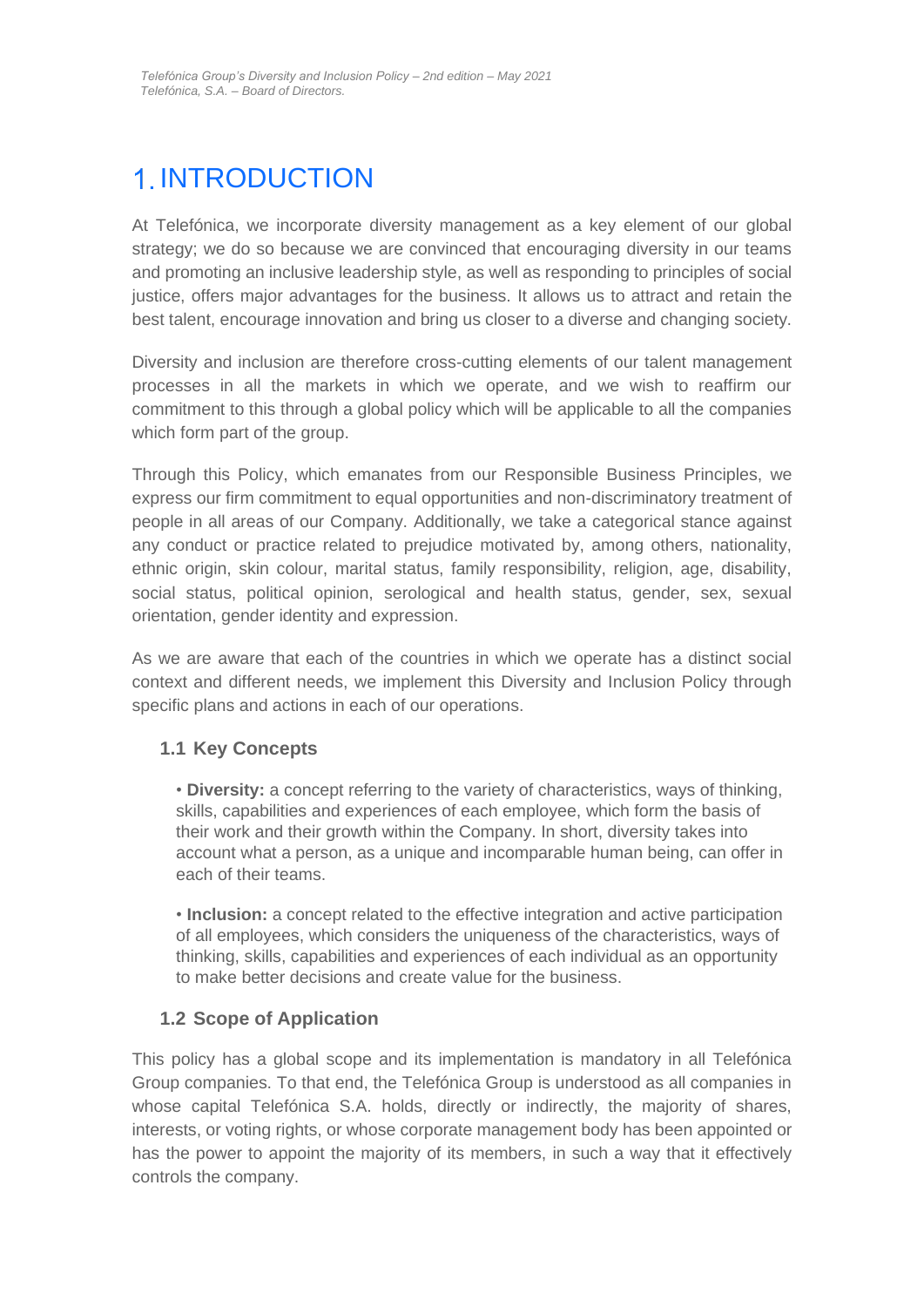In its capacity as parent company of the Group, Telefónica, S.A. is responsible for establishing the basic rules, instruments, and mechanisms necessary for an appropriate and efficient coordination in matters of security among all the other companies in the Group; all of the aforementioned without prejudice to the autonomous decisions that may correspond to the said companies, in accordance with both the corporate interests of company as well as the fiduciary duties that are incumbent upon them.

### <span id="page-3-0"></span>2. Responsibility

This Policy applies to all Telefónica employees throughout their career in the Company, from the moment in which they are recruited until their employment relationship comes to an end. The Policy covers all aspects of employment, including recruitment, remuneration, working conditions, actions related to their quality of life, training, evaluation, promotion, disciplinary procedures and the termination of the contract. It stipulates both the rights and responsibilities that employees must accept.

The companies' leaders have a particular responsibility to ensure effective inclusion of all employees by responding to any conduct they become aware of which may violate this Policy.

### <span id="page-3-1"></span>Social Dialogue

Telefónica is committed to the basic ILO (International Labour Organization) regulations on employment, mainly referring to freedom of association and the right to collective bargaining in all the countries in which we operate. We guarantee that the workers' representatives are treated fairly, free from discrimination and that they have all the facilities made available to be able to perform their duties.

Telefónica has a collective bargaining model. Any changes in matters of labour relations are always inspired by consultation and agreement with workers' representatives (trade unions and/or company committees) as authorised in the various operations in accordance with the local requirements of each country. Thus, for the elaboration of the different equality plans, we promote local collective bargaining and/or value the workers' representatives' contributions can provide for this purpose.

### <span id="page-3-2"></span>Commitments

In compliance with our Responsible Business Principles, our Diversity and Inclusion Policy subscribes to Telefónica's commitment to comply with the applicable laws in the countries in which we operate, as well as with international standards on the subject of Human Rights.

Through this Policy, our Company aims to ensure that it is managed in such a way that it is free from any prejudices associated with difference. Telefónica therefore takes a firm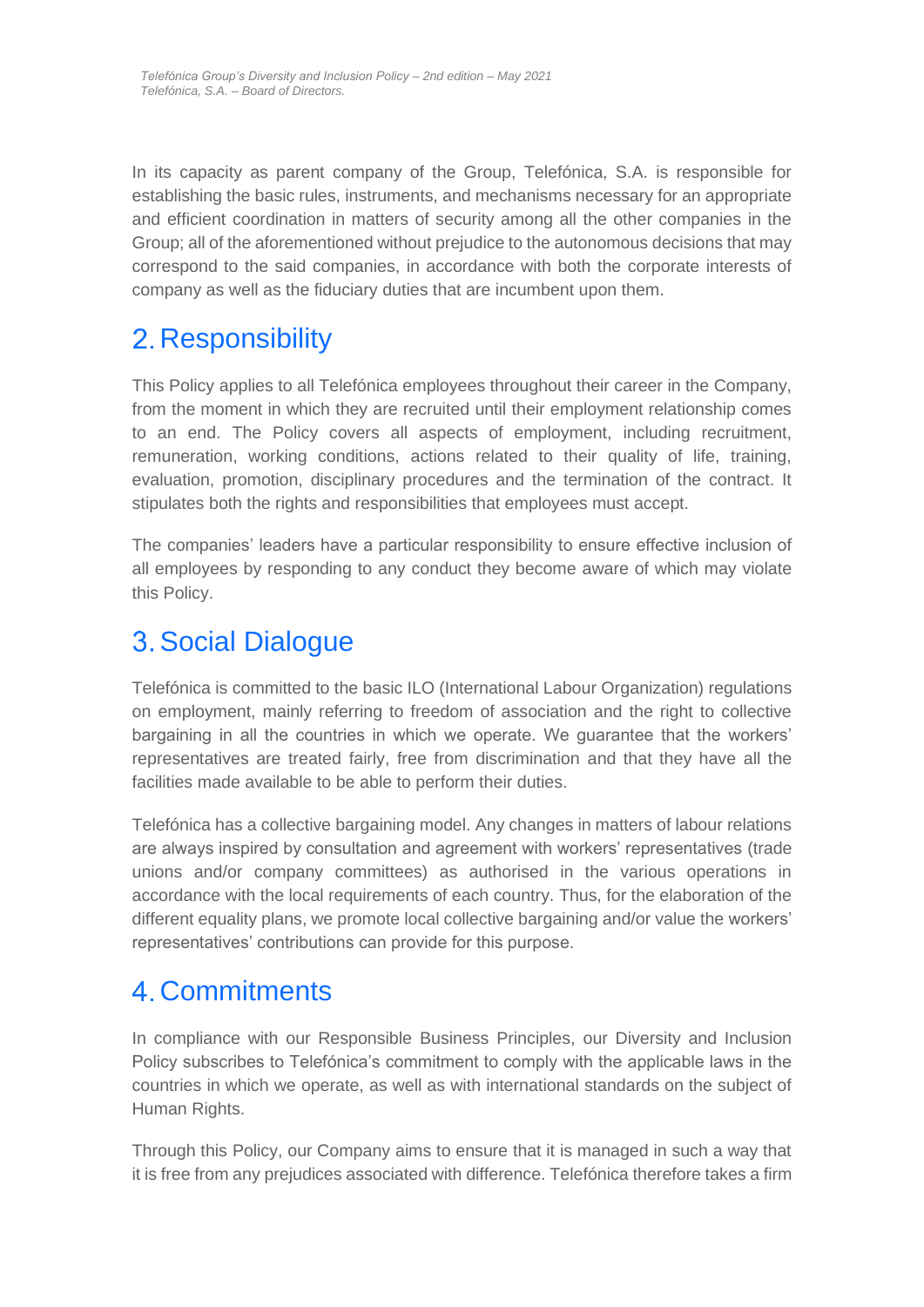stance against any discriminatory conduct or practice, and it is committed to continuing to make progress in the effective integration of all types of people into the workplace, regardless of their, nationality, ethnic origin, skin colour, marital status, family responsibility, religion, age, disability, social condition, political opinion or serological and health status, gender, sex, sexual orientation, gender identity and expression.

As a sign of our commitment and with the aim of promoting this integration, we incorporate the global diversity objectives into the variable remuneration scheme for the Company's executives.

This global commitment is supported by specific actions in our operations. For the aforementioned reasons, we promote the following actions throughout our organisation:

#### <span id="page-4-0"></span>**4.1 Access to employment, professional classification and career development**

At Telefónica, we implement policies and develop practices in recruitment, contracting, promotion, training, professional classification and for other working conditions which are based solely on merit and ability criteria related to the requirements of the job.

In addition, we promote a working environment based on respect, which values differences and offers equal opportunities. Specifically, in the field of gender, the Transparency Committee, formed by the Chairman and four senior directors, ensures that both genders are represented in the shortlist of candidates for internal selection processes.

This is complemented by various global actions and programmes which help to attract, train and develop diverse talent in the Company, increasing the visibility and promoting the careers of professionals who face specific obstacles. These programmes are complemented in our operations with actions and programmes adapted to the reality of each locality.

#### <span id="page-4-1"></span>**4.2 Remuneration Policy**

Our remuneration policies are based on the criteria of merit and ability related to the requirements of the job. For this reason, and in order to ensure a balance between global strategy and local practices, we have developed a Global Remuneration Policy which aligns practices throughout the Group. Similarly, we have an Appointments and Remuneration and Good Governance Committee within the Board of Directors for the group of executives.

As part of our Responsible Business Principles, we are committed to reducing and eliminating the gender pay gap. To do so, we publish and monitor the evolution of the gender pay gap by country, distinguishing between gross and adjusted pay gaps. In addition, we report on the average remunerations disaggregating them by gender, level and age.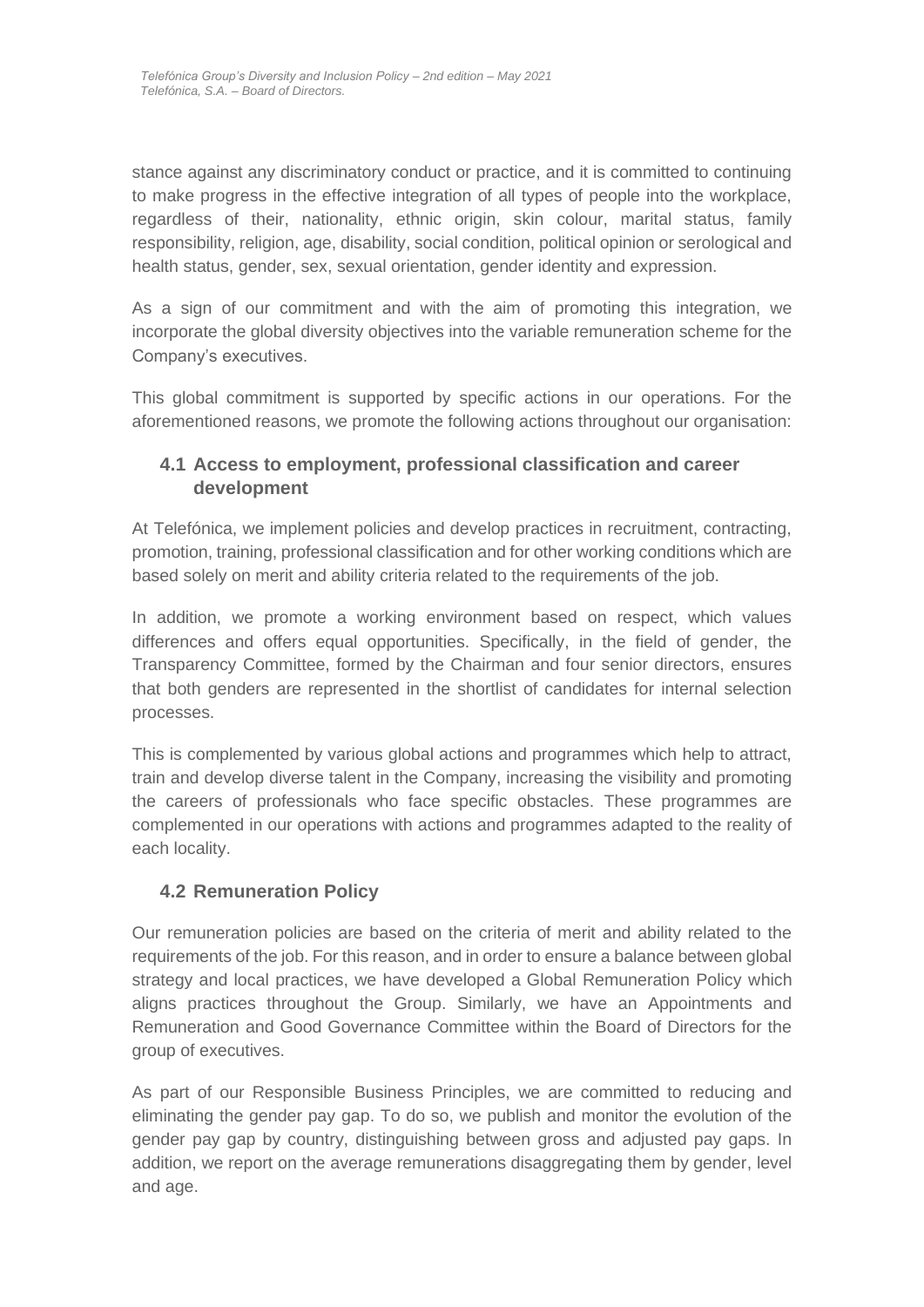#### <span id="page-5-0"></span>**4.3 Raising Awareness and Training**

In order to foster an equal and inclusive working environment in which all employees feel free to express themselves for who they are, we develop training courses for all Group employees from a global perspective.

Specifically, and considering that training and raising awareness are vital to becoming a more diverse and inclusive company; we develop training sessions in a variety of formats (e.g., workshops, conferences or courses) in our operations focusing on breaking down any unconscious biases for the entire workforce and especially for the people who manage teams and those involved in selection processes. Similarly, the creation of groups aligned with each diversity front is encouraged, allowing for the creation of spaces for conversation and empowerment, breaking down stereotypes and working on the basis of education.

#### <span id="page-5-1"></span>**4.4 Work/life Balance**

We provide employees with flexible options for working, which focus on improving their personal and family life. To this end, we promote new organisational models that have an impact on the way we work and allow us to manage talent, while also improving productivity and commitment of our employees. To this end, Telefónica explicitly recognises the right to digital disconnection of all its employees on a global scale.

The global commitment is supported by specific plans and actions in our operations, adapting new models to organise work times to the specific needs of each country.

#### <span id="page-5-2"></span>**4.5 Inclusive, non-sexist and non-discriminatory language and communication**

We promote the use of inclusive language, free from discriminatory references to people based on, among others, their nationality, ethnic origin, skin colour, marital status, family responsibility, religion, age, disability, social status, political opinion, serological and health status, gender, sex, sexual orientation, gender identity and expression.

In our communications, we do not use any sexist, prejudicial or discriminatory references to any group in the images, documents, advertising and commercial materials (both internal and external).

#### <span id="page-5-3"></span>**4.6 A harassment and discrimination-free working environment**

Telefónica is categorical in its stance against any discriminatory conduct and practices. Thus, priority is given to fulfilling the objective of promoting working conditions that prevent workplace and sexual harassment motivated by, among others, gender, sex, sexual orientation, gender identity and expression, as well as any discriminatory conduct due to nationality, ethnic origin, skin colour, marital status, family responsibility, religion, age, disability, social condition, political opinion, serological and health status, both in a physical and digital working environment, and specific procedures are established to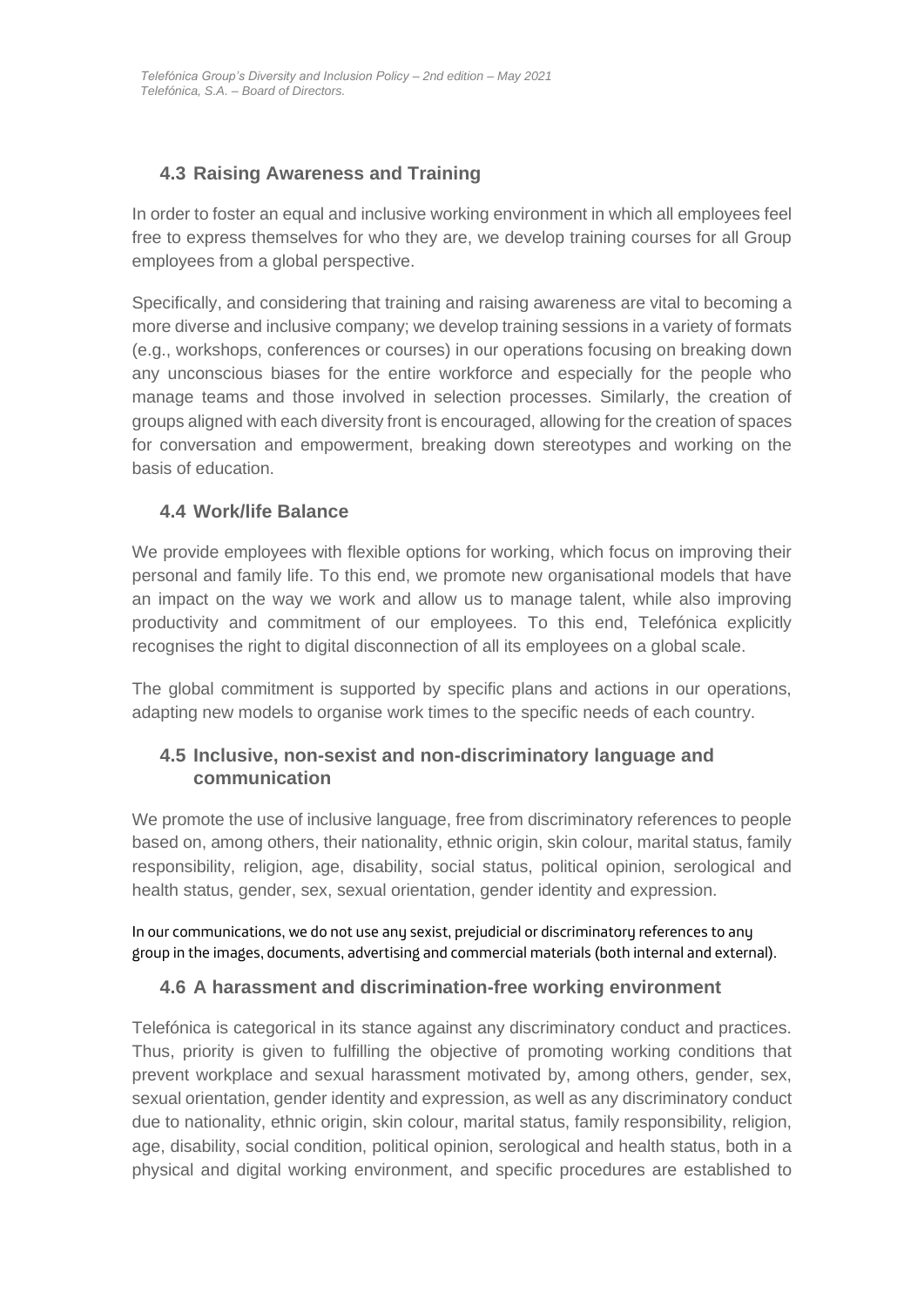ensure this is prevented. In addition, we are committed to ensuring that our employees, as well as any stakeholders with whom we interact, do so in an environment that is free from derogatory or hostile comments, gestures or any other discriminatory behaviour.

#### <span id="page-6-0"></span>**4.7 Eliminating Obstacles**

As part of our commitment to make technology available to society, without leaving anyone behind, we want to ensure that people with disabilities can access the benefits of the digital transformation, building a more accessible world. We are therefore committed to incorporating accessibility criteria into our products and services, while improving the accessibility of all our processes and facilities, including our shops, experience centres, customer service and information channels.

At the same time, we are committed to continuing to make progress in the effective integration of people with disabilities into the workplace, introducing technical aids and supports to reduce and eliminate obstacles to ensure that they can participate in an environment with equal working conditions. In addition, in the case of employees with a recognised disability, Telefónica assumes the cost of making personalised adaptations to the workstation, in the event that they are necessary for the employee's well-being and so they can carry out their work effectively, provided that these costs are not covered through government subsidies.

#### <span id="page-6-1"></span>**4.8 Other Stakeholders**

We extend our principles of non-discrimination to our entire value chain through the Sustainability Policy in the Supply Chain; this establishes the supplier's obligation to not discriminate against any group in its recruitment, training and promotion policies.

Similarly, these principles are applicable to all people working for Telefónica, including contractors, consultants, advisers, temporary workers and those providing any other services.

In addition, being aware of our responsibility in the markets in which we operate as a large multinational company, we actively participate in different spaces and working groups with international organisations and support a variety of actions that encourage integration, equality and well-being of all the people in the labour market.

### <span id="page-6-2"></span>SUPPORTING BODIES AND ROLES

This Policy is supported by the Global Diversity Council, consisting of senior executives, whose aim is to promote and monitor the Company's diversity strategy, guaranteeing multiculturalism, a variety of genders, profiles and experiences among our professionals.

In addition, we have a Chief Diversity Officer, who is responsible for coordinating the Group's diversity and inclusion strategy. In addition, we have Diversity Champions, who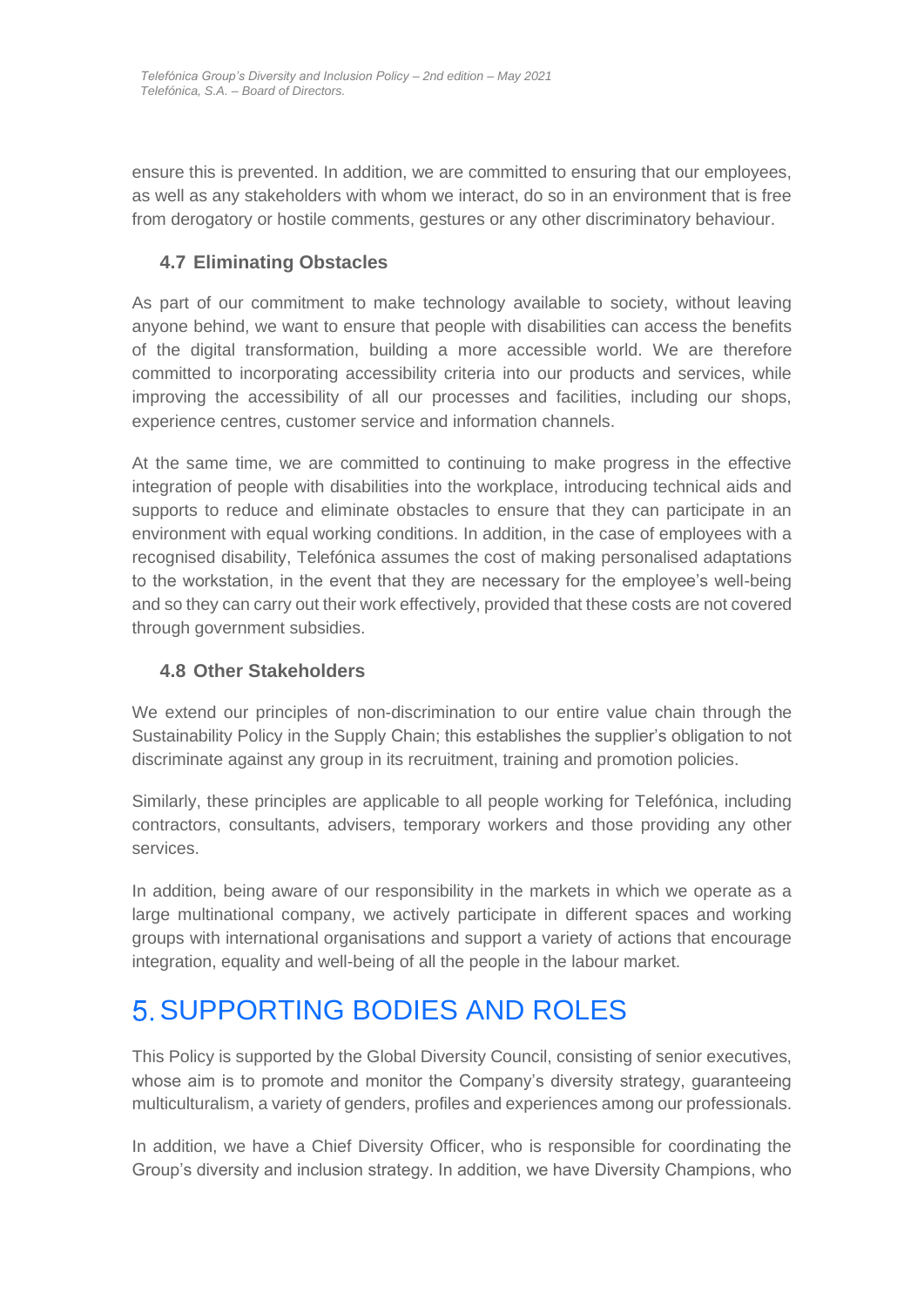act as internal agents of change in all departments of the company. At the same time, there are diversity managers who communicate this strategy in the operations in which we are present.

## <span id="page-7-0"></span>6. DIVERSITY ON THE BOARD OF DIRECTORS

Telefónica, S.A. has a Diversity Policy in relation to the Board of Directors of Telefónica, S.A. and the Selection of Directors, approved by its Board of Directors. and the Selection of Directors, approved by its Board of Directors, which guarantees that proposals for the appointment or re-election of Directors are based on a prior analysis of the skills required by the Company's Board of Directors, and encourage diversity of knowledge, training and professional experience, of age, disability and gender, without implicit biases that could imply any discrimination, in particular on the grounds of gender, disability or any other personal condition, and which facilitate the selection of a number of female directors that enable a balanced presence of women and men.

In particular, the Board of Directors of the Company shall promote the objective of the presence of female directors, as well as measures to encourage the Company to have a significant number of senior managers, taking into account the recommendations of good governance, without prejudice to the essential criteria of merit and ability that must govern all the Company's personnel selection processes.

# <span id="page-7-1"></span>QUERIES AND COMMUNICATIONS

All employees are expected to adhere to that set forth in this Policy in the carrying out of their duties. The breach of any of the aspects set forth herein could lead to disciplinary proceedings which could result in corrective action.

In this regard, Telefónica has a Whistleblowing Channel through which employees, executives, directors and other stakeholders of the Telefónica Group can report any information which they become aware of, by any means, formally or otherwise, regarding the existence of a possible irregularity, an act contrary to the law or internal regulations. In addition, there is a Responsible Business Channel through which employees or any other stakeholders have the opportunity to make any type of queries associated with the Responsible Business Principles.

### <span id="page-7-2"></span>**8 ENTRY INTO FORCE**

This policy will be implemented once it has been approved by the Board of Directors of Telefónica S.A.